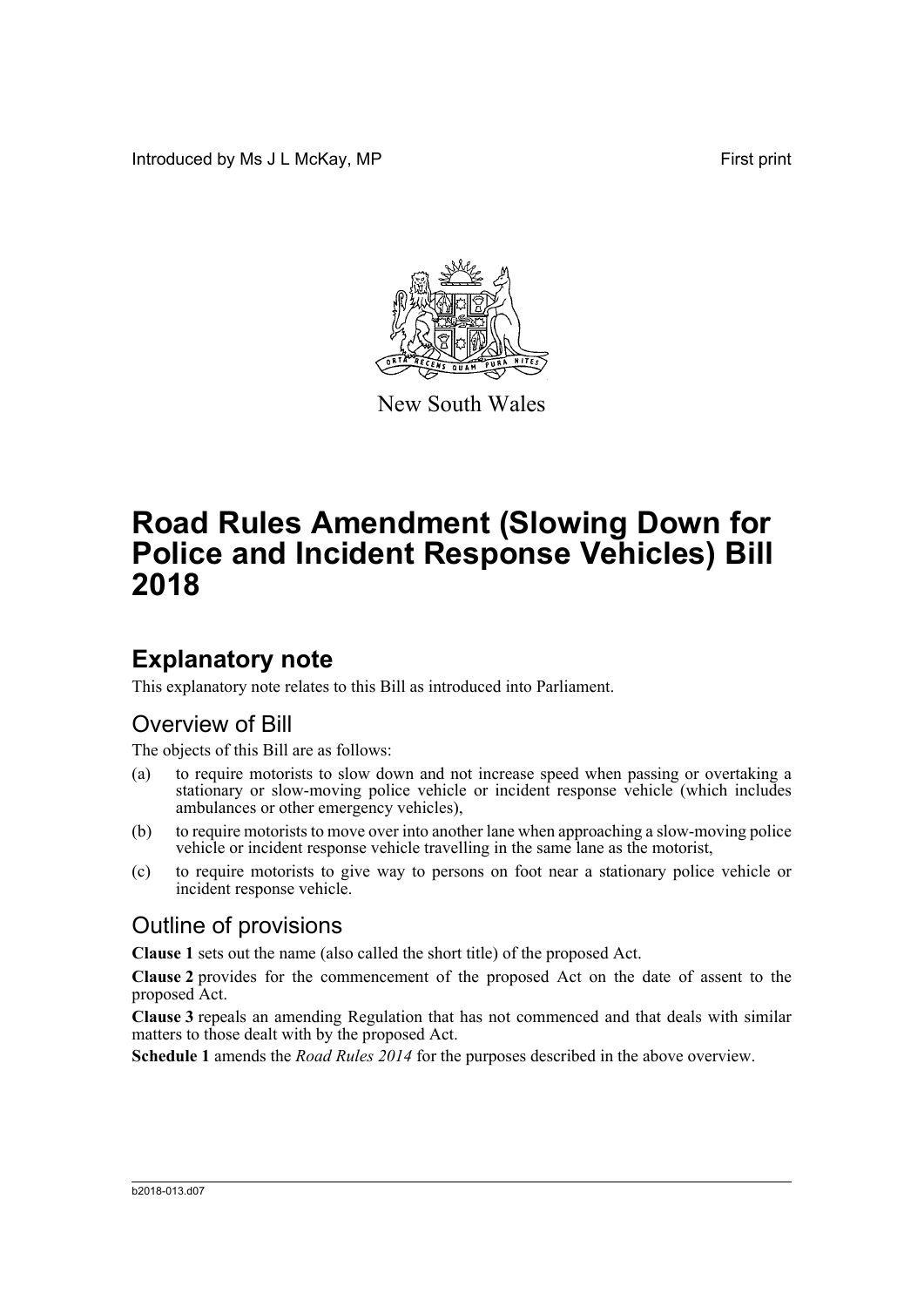Introduced by Ms J L McKay, MP **First** print



New South Wales

# **Road Rules Amendment (Slowing Down for Police and Incident Response Vehicles) Bill 2018**

## **Contents**

| <b>Schedule 1</b> | 3 | Repeal of Regulation<br><b>Amendment of Road Rules 2014</b> |      |
|-------------------|---|-------------------------------------------------------------|------|
|                   | 2 | Commencement                                                |      |
|                   |   | Name of Act                                                 |      |
|                   |   |                                                             | Page |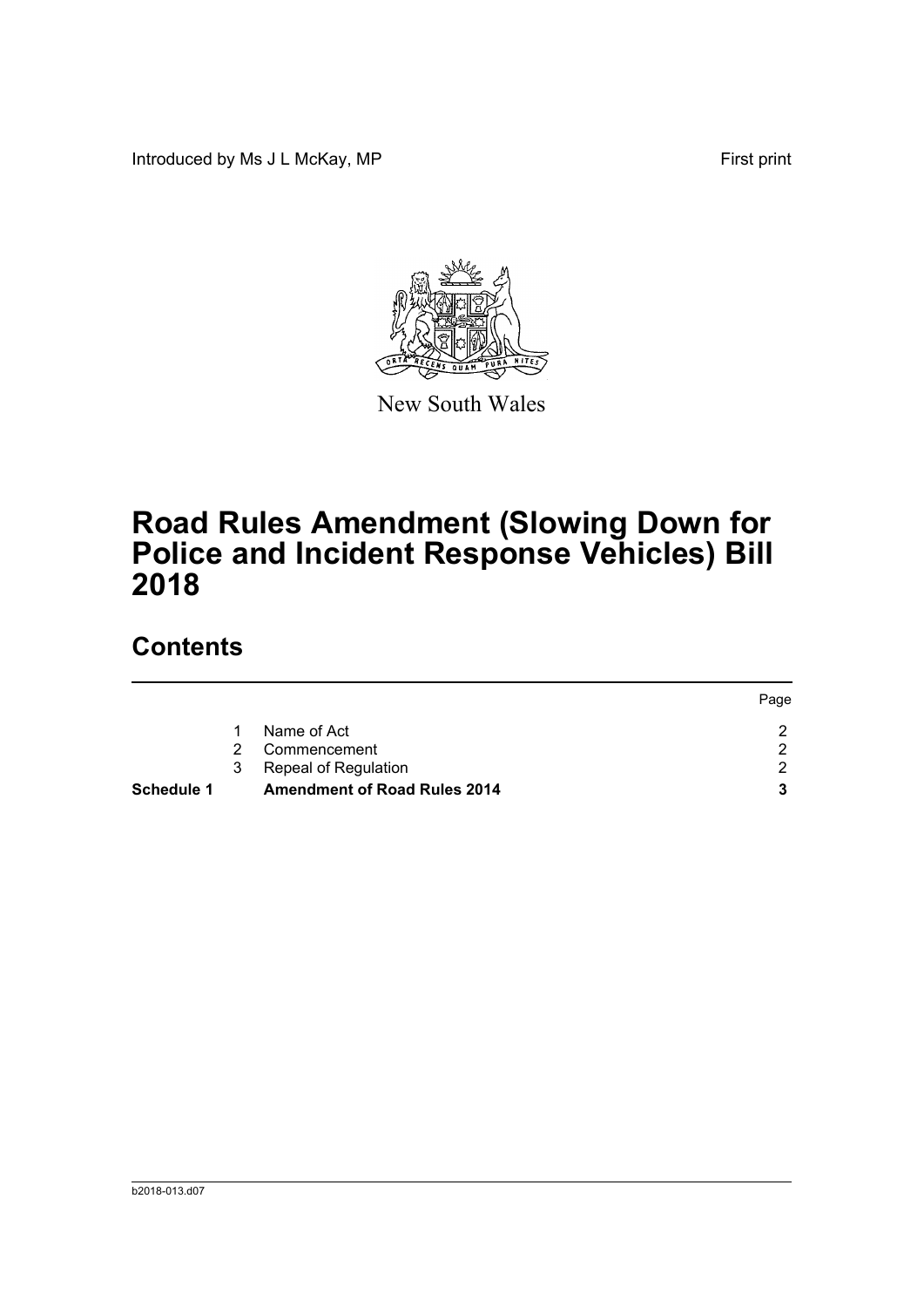

New South Wales

## **Road Rules Amendment (Slowing Down for Police and Incident Response Vehicles) Bill 2018**

No , 2018

#### **A Bill for**

An Act to amend the *Road Rules 2014* to require drivers to slow down or move over when approaching or passing police and incident response vehicles; and for other purposes.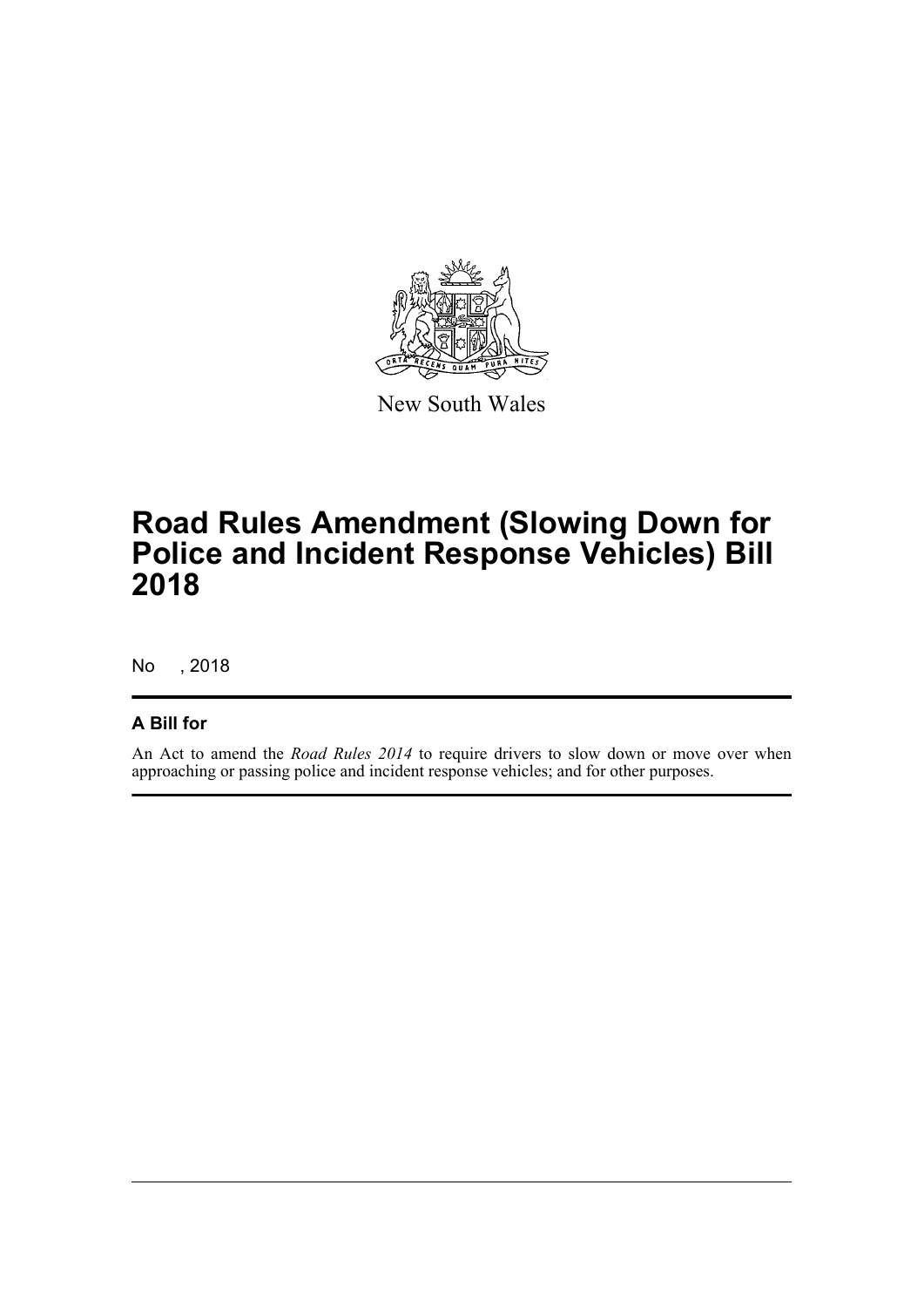Road Rules Amendment (Slowing Down for Police and Incident Response Vehicles) Bill 2018 [NSW]

<span id="page-3-2"></span><span id="page-3-1"></span><span id="page-3-0"></span>

|   | The Legislature of New South Wales enacts:                                                                      |                     |
|---|-----------------------------------------------------------------------------------------------------------------|---------------------|
| 1 | Name of Act                                                                                                     | 2                   |
|   | This Act is the Road Rules Amendment (Slowing Down for Police and Incident<br>Response Vehicles) Act 2018.      | 3<br>$\overline{4}$ |
|   | Commencement                                                                                                    | 5                   |
|   | This Act commences on the date of assent to this Act.                                                           | 6                   |
| 3 | <b>Repeal of Regulation</b>                                                                                     | 7                   |
|   | The Road Transport Legislation Amendment (Stationary Emergency Vehicles)<br><i>Regulation 2018</i> is repealed. | 8<br>9              |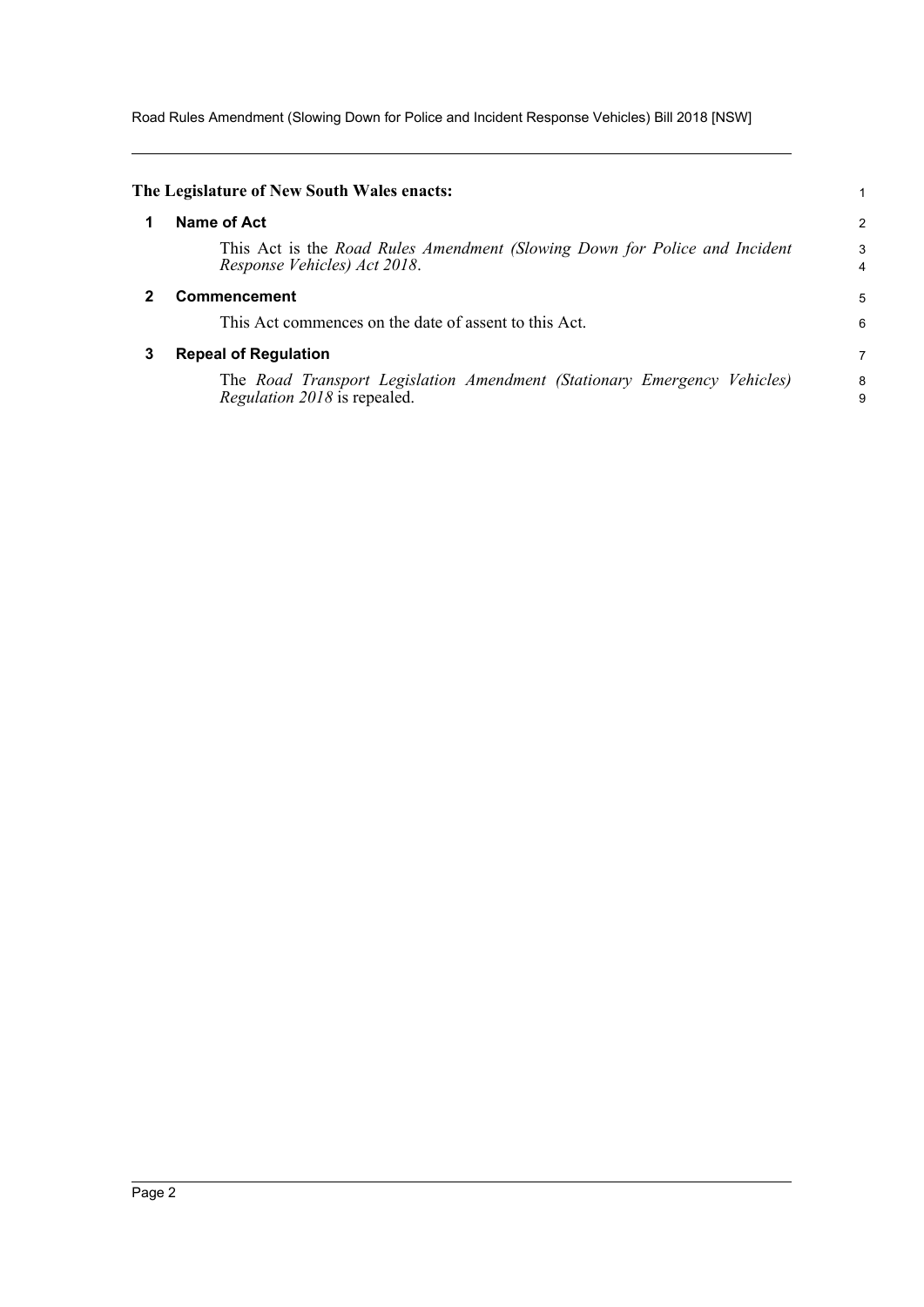<span id="page-4-0"></span>

| <b>Schedule 1</b><br><b>Rule 78-1</b> |     | <b>Amendment of Road Rules 2014</b>                                                                                                                                                                                                                                                                                                                                  |                                  |
|---------------------------------------|-----|----------------------------------------------------------------------------------------------------------------------------------------------------------------------------------------------------------------------------------------------------------------------------------------------------------------------------------------------------------------------|----------------------------------|
|                                       |     |                                                                                                                                                                                                                                                                                                                                                                      | 2                                |
|                                       |     | Insert after rule 78:                                                                                                                                                                                                                                                                                                                                                | З                                |
| $78 - 1$                              |     | NSW rule: Approaching or passing stationary or slow-moving police or<br>incident response vehicles                                                                                                                                                                                                                                                                   | ŧ                                |
|                                       | (1) | For the purposes of this rule:<br><i>flashing warning lights</i> do not include yellow direction indicator lights.<br><i>incident response vehicle</i> means any of the following:<br>an emergency vehicle,<br>(a)<br>(b)<br>a motor breakdown service vehicle,<br>(c)<br>a tow truck.<br>Note. Emergency vehicle, motor breakdown service vehicle and tow truck are | Е<br>7<br>ĉ<br>10<br>11<br>12    |
|                                       | (2) | defined in the Dictionary.<br>A driver approaching a stationary or slow-moving police vehicle or incident<br>response vehicle that is displaying flashing warning lights must drive at a<br>speed at which the driver can, if necessary, stop safely before passing the<br>vehicle.                                                                                  | 13<br>14<br>15<br>16<br>17       |
|                                       |     | Maximum penalty: 20 penalty units.<br>Note. Police vehicle is defined in the Dictionary.                                                                                                                                                                                                                                                                             | 18<br>1 <sup>c</sup>             |
|                                       | (3) | A driver approaching a stationary police vehicle or incident response vehicle<br>that is displaying flashing warning lights and is in the same lane of a multi-lane<br>road as the driver must move to another lane for traffic travelling in the same<br>direction as the driver when it is safe to do so.                                                          | 20<br>21<br>22<br>23             |
|                                       |     | Maximum penalty: 20 penalty units.                                                                                                                                                                                                                                                                                                                                   | 24                               |
|                                       | (4) | A driver approaching a stationary police vehicle or incident response vehicle<br>that is displaying flashing warning lights must give way to any person who is<br>on foot in the immediate vicinity of that vehicle.                                                                                                                                                 | 25<br>26<br>27                   |
|                                       |     | Maximum penalty: 20 penalty units.                                                                                                                                                                                                                                                                                                                                   | 28                               |
|                                       | (5) | A driver must not drive past or overtake, at a speed exceeding 40 kilometres<br>per hour, a stationary or slow-moving police vehicle or incident response<br>vehicle that is displaying flashing warning lights.<br>Maximum penalty: 20 penalty units.                                                                                                               | 29<br>3 <sub>C</sub><br>31<br>32 |
|                                       |     | Note. Overtake is defined in the Dictionary.                                                                                                                                                                                                                                                                                                                         | 33                               |
|                                       | (6) | A driver who drives past or overtakes a stationary or slow-moving police<br>vehicle or incident response vehicle that is displaying flashing warning lights<br>must not increase speed until the driver is at a sufficient distance from the<br>vehicle so as to avoid causing a danger to any person in the immediate vicinity<br>of that vehicle.                  | 34<br>35<br>36<br>37<br>38       |
|                                       |     | Maximum penalty: 20 penalty units.                                                                                                                                                                                                                                                                                                                                   | 39                               |